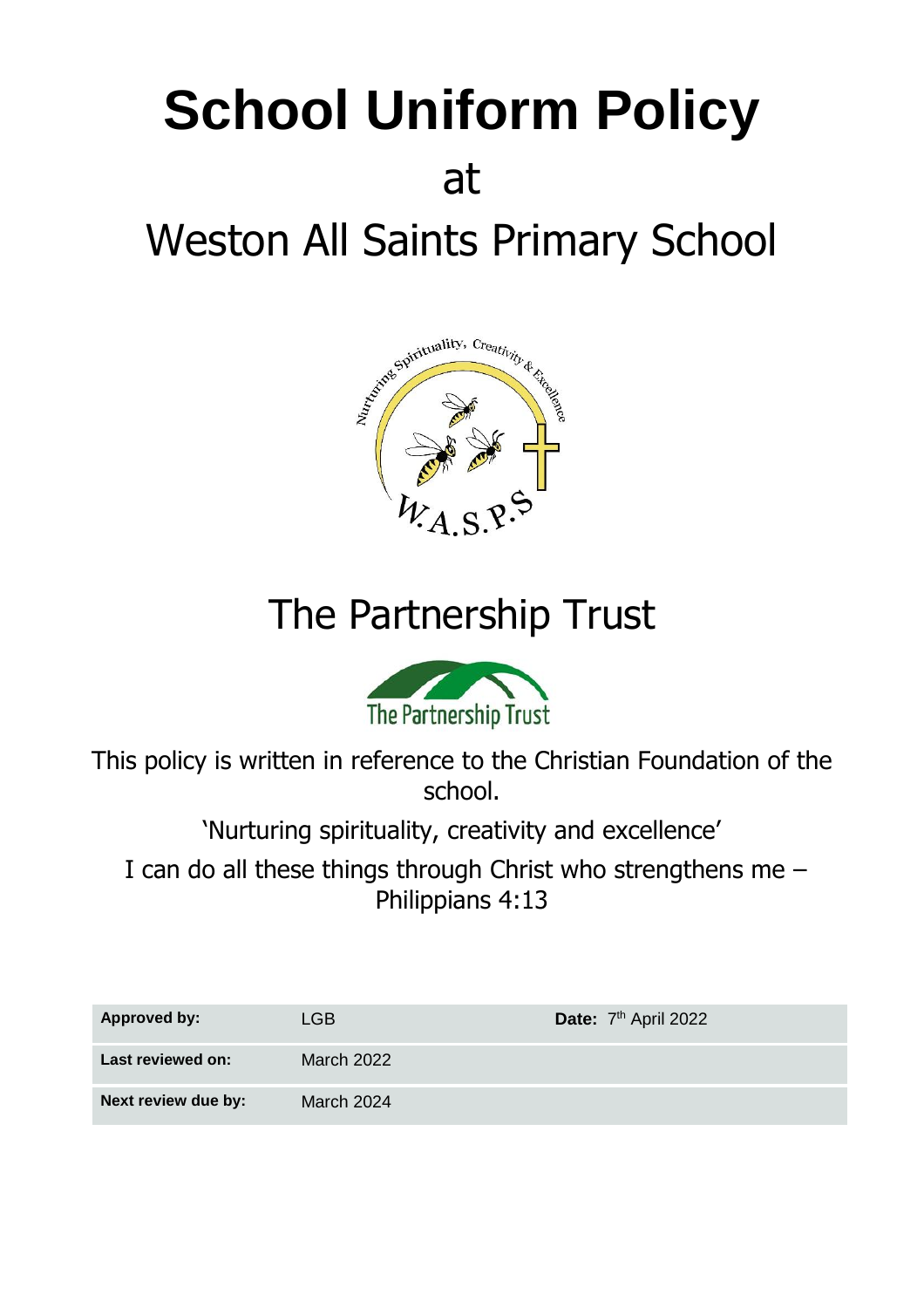#### **Contents**

#### <span id="page-1-0"></span>**1. Aims**

This policy aims to:

- Set out our approach to requiring a uniform that is of reasonable cost and offers the best value for money for parents and carers
- Explain how we will avoid discrimination in line with our legal duties under the Equality Act 2010
- Clarify our expectations for school uniform
- Comply with the DfE guidance contained in the [Education \(Guidance about Costs of School](https://www.legislation.gov.uk/ukpga/2021/20/enacted)  [Uniforms\) Act 2021](https://www.legislation.gov.uk/ukpga/2021/20/enacted)

#### <span id="page-1-1"></span>**2. Our school's legal duties under the Equality Act 2010**

Th[e Equality Act 2010](https://www.legislation.gov.uk/ukpga/2010/15/contents) prohibits discrimination against an individual based on the protected characteristics, which include sex, race, religion or belief, and gender reassignment.

To avoid discrimination, our school will:

- Avoid listing uniform items based on gender, to give all pupils the opportunity to wear the uniform they feel most comfortable in or that most reflects their self-identified gender
- Make sure that our uniform costs the same for all pupils
- Allow all pupils to have long hair (though we reserve the right to ask for this to be tied back)
- Allow pupils to request changes to swimwear for religious reasons
- Allow pupils to wear headscarves and other religious or cultural symbols
- Allow for adaptations to our policy on the grounds of equality by asking pupils or their parents to get in touch with the Headteacher, who can answer questions about the policy and respond to any requests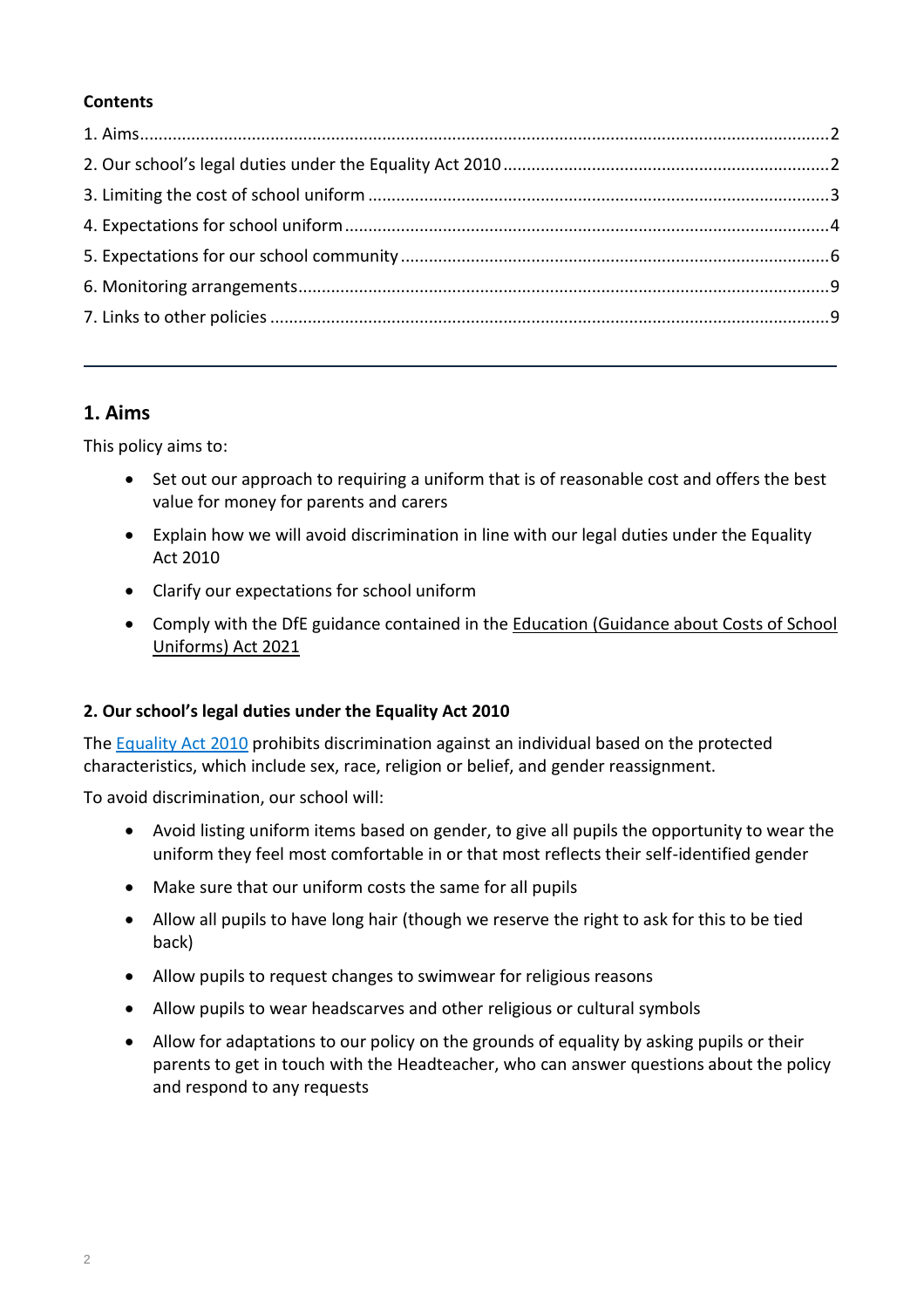#### <span id="page-2-0"></span>**3. Limiting the cost of school uniform**

Our school has a duty to make sure that the uniform we require is affordable, in line with statutory [guidance](https://www.gov.uk/government/publications/cost-of-school-uniforms/cost-of-school-uniforms) from the Department for Education on the cost of school uniform. We are committed to promoting equality and value for money, and ensuring that no pupil is discriminated against due to their religion or belief, economic circumstances or social and cultural background. This policy has been created to ensure pupils wear clothing conducive to a successful learning environment. It is important that all our pupils feel a sense of belonging and community through a smart and practical uniform. We believe a uniform allows all pupils, regardless of background, to feel equal to their peers and confident in their appearance.

We understand that items with distinctive characteristics (such as branded items, or items that have to have a school logo or a unique fabric/colour/design) cannot be purchased from a wide range of retailers and that requiring many such items limits parents' ability to 'shop around' for a low price.

We will make sure our uniform:

- Is available at a reasonable cost
- Provides the best value for money for parents and carers

We will do this by:

- Carefully considering whether any items with distinctive characteristics are necessary
- Limiting any items with distinctive characteristics where possible
- Limiting items with distinctive characteristics to low-cost or long-lasting items
- Avoiding specific requirements for items pupils could wear on non-school days, such as coats, bags and shoes
- Keeping the number of optional branded items to a minimum, so that the school's uniform can act as a social leveler
- Avoiding different uniform requirements for different years and classes
- Avoiding different uniform requirements for extra-curricular activities
- Avoiding frequent changes to uniform specifications and minimising the financial impact on parents of any changes by permitting pupils to wear the previous uniform for a reasonable time
- Ensuring that uniforms are machine washable
- Making sure that arrangements are in place for parents to acquire second-hand uniform items via the PTA (Parent Teacher Association)
- Considering how we can support pupils who attend 2 settings as part of a regular educational programme with uniform for the other setting.

The school will help families with uniform, where appropriate and as needed, when cost is a barrier to their child attending school and meeting our uniform expectations. This can be discussed and agreed on a case by case basis with school funding for up to one set of uniform per year.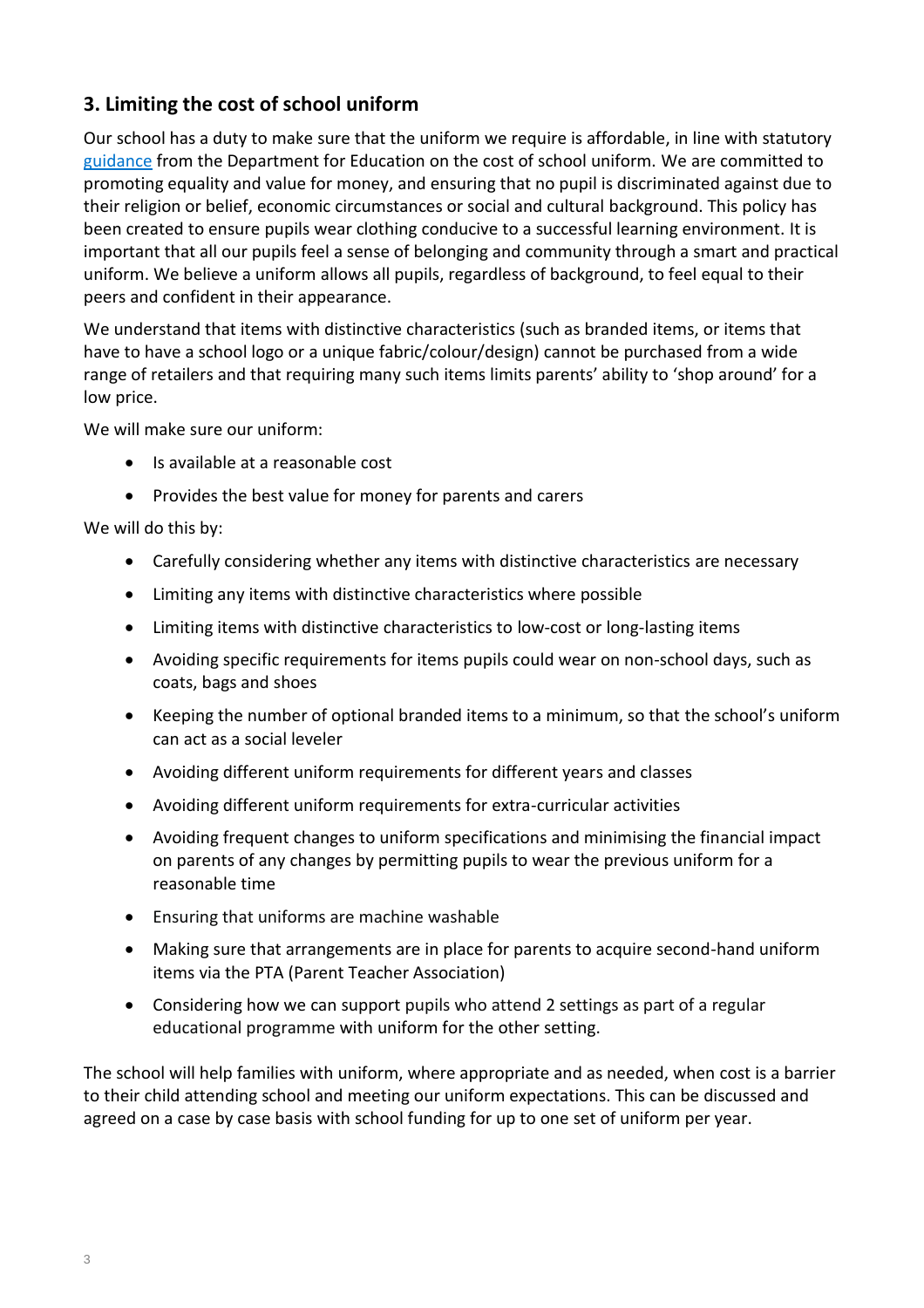#### <span id="page-3-0"></span>**4. Expectations for school uniform**

#### **4.1 Our school's uniform**

Our school endeavours to ensure that our uniform is as gender neutral as possible. Pupils who identify as the opposite sex to their birth sex are permitted to wear the uniform of their preferred gender, in accordance with the LGBTQ+ policy.

Our uniform consists of :

- Black or yellow sweatshirt or cardigan a branded option is available but not compulsory. Hoodies are not permitted.
- Yellow polo shirt a branded option is available but not compulsory
- Black trousers or black shorts jeans are not permitted
- Black knee-length skirt or pinafore
- Black, sensible, low-heeled shoes. Boots should only be worn outdoors in inclement weather
- Plain grey, black or white socks or black, grey or white tights
- In warm weather, yellow and white checked dresses or culotte-style dresses may be worn
- Some children may choose to wear shorts or leggings under their skirt or dress for modesty. These should be plain black or white, if worn under a summer dress.

#### **Jewellery**

The only permitted jewellery that may be worn is:

- One pair of stud earrings no other piercing are permitted
- A sensible wrist watch not a smart watch with a camera or video

Pupils will be asked to remove jewellery or accessories that do not form part of the uniform.

These will be kept securely until the end of the day and then returned to the pupil.

#### **Hairstyles**

Our school reserves the right to make a judgement on the suitability of pupils' hair and

appearance. Extreme hairstyles such as mohawks and patterned or brightly coloured hair are unacceptable. Pupils with what could be deemed extreme hairstyles may be exempt from the rule on racial or religious grounds, taking into consideration each individual pupil's scenario. Long hair must be tied back for PE and swimming lessons to ensure this does not impede their vision or provide a health and safety risk. Bandana style headbands and flowers/bows or excessive hair accessories are not to be worn; however, plain hair clips or bands are acceptable.

#### **Make-up**

Make-up is not permitted in school. Pupils wearing make-up will be required to remove it or, if appropriate, will be sent home to remove it. There may be exceptions in extreme circumstances, at the Headteachers discretion e.g. a pupil may be permitted to cover heavy scarring/skin damage.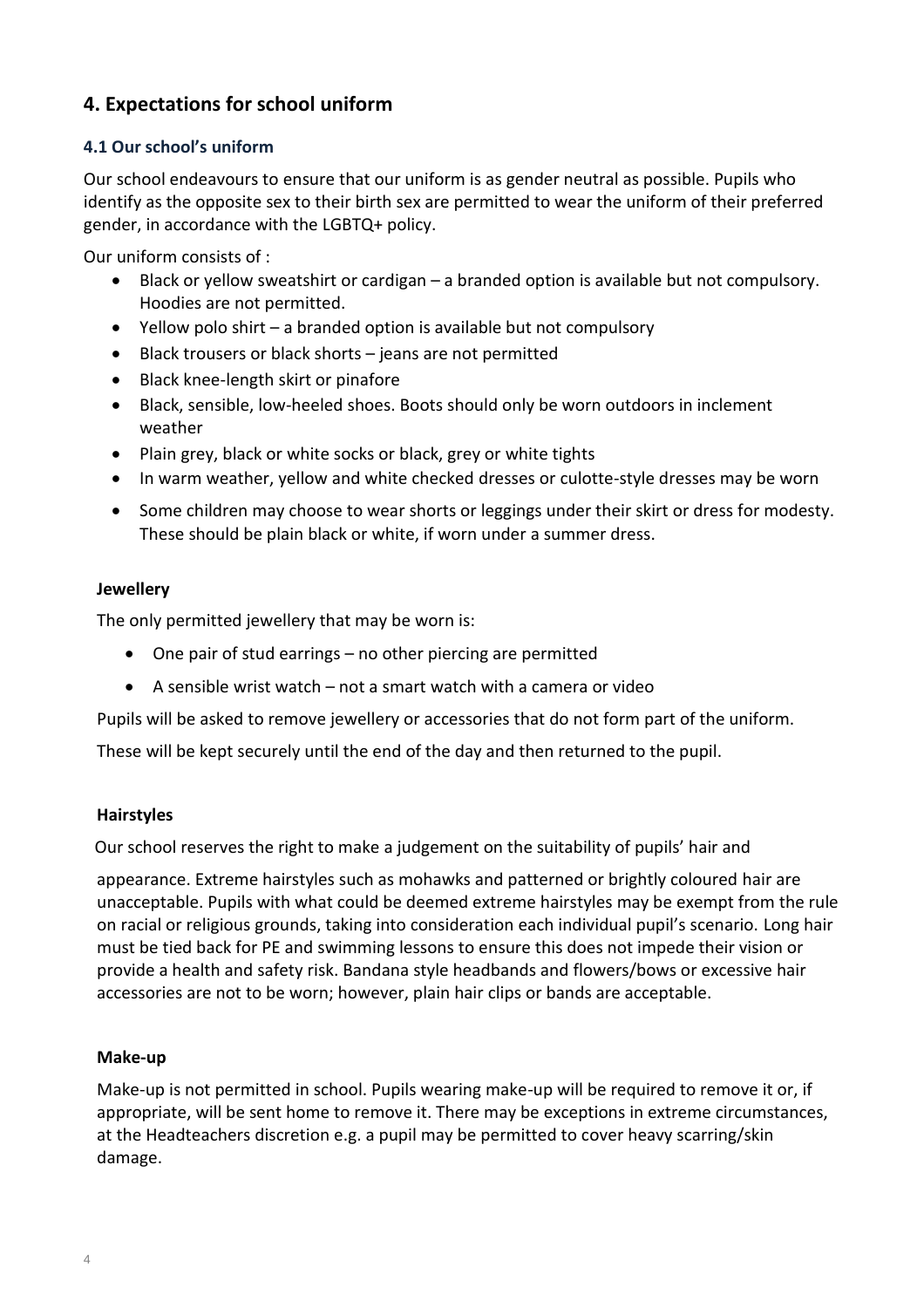- False nails or nail extensions are not permitted
- Only clear nail varnish may be worn

#### **Adverse weather**

Pupils attending school during hot weather conditions are required to wear sun safe clothing that covers as much of their skin as possible.

During warm weather pupils should:

- Wear sun hats which cover their neck
- Wear UV protective sunglasses
- Wear sun cream that lasts the duration of the school day

During cold weather pupils should:

- Wear a suitable weatherproof coat, hat, scarf and gloves/mittens
- Wear long jogging bottoms and plain hoodies during outdoor PE sessions

#### **PE and swimming kit**

Our PE kit consists of a white top (either a T-Shirt or polo shirt) and black bottoms (either shorts or tracksuit bottoms).

Swimming kit should consist of a full costume rather than a bikini. Swimming hats are required for pupils with long hair.

Suitable footwear, (such as a pair of daps) should be provided for indoor PE and trainers for PE outside.

#### **Coats and bags**

There are no specific requirements for coats or bags other than that they are suitable for school. All basic equipment e.g. pencils, rulers, colouring pencils is provided by school. Any additional equipment brought in is under families' own risk. Handwriting pens and pencil grips are available to purchase as additional items from the school office.

**Lunchboxes** should be clearly named, stored in classrooms and taken home every day.

**Water bottles** should be clearly named. They will be kept in the classroom other than when taken outside/to the hall for sports activities. Children are encouraged to drink water and should not bring other drinks into school. Reception pupils do not need to bring a water bottle to school, they will be provided with a numbered cup and have access to jugs of water throughout the day.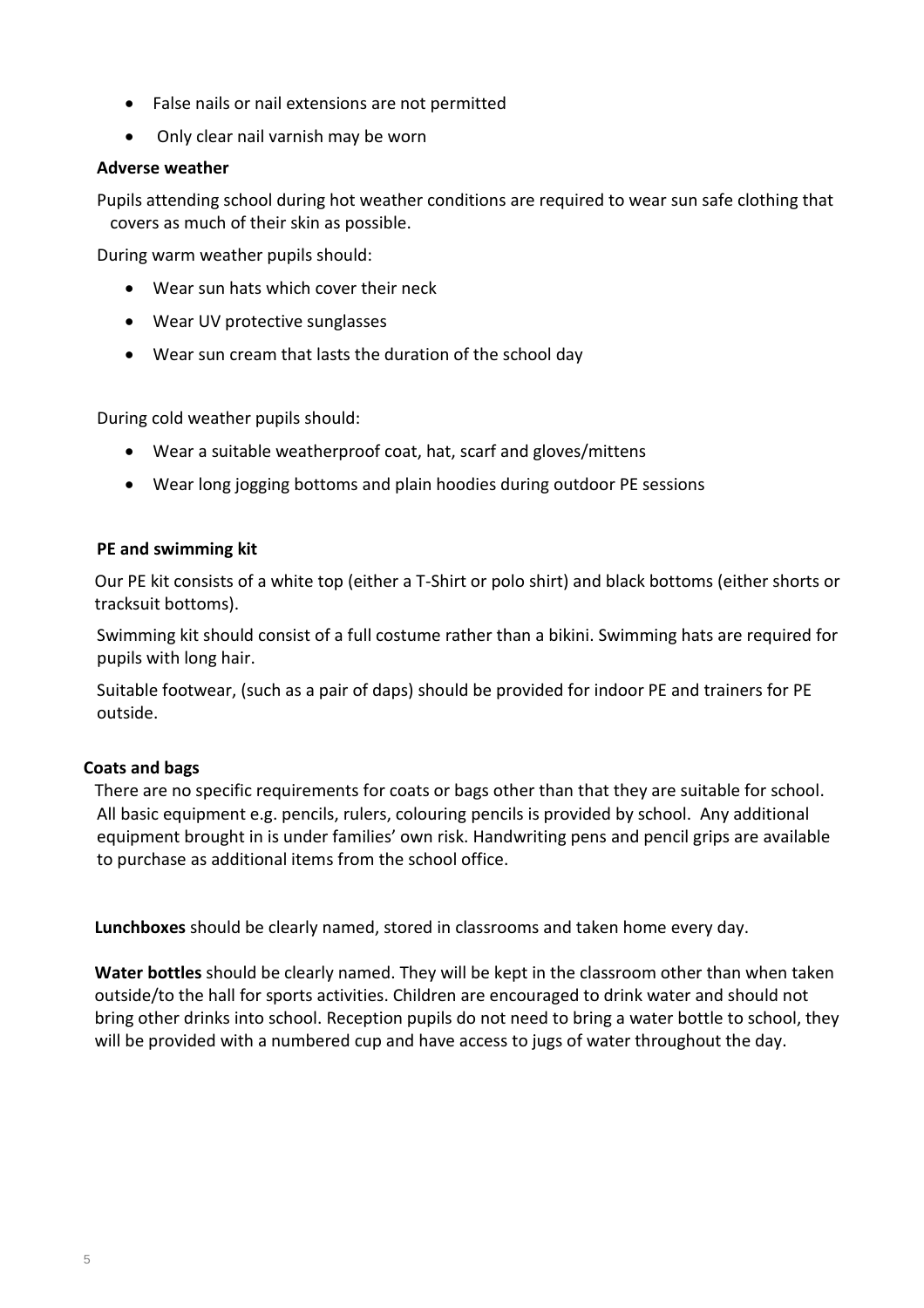#### **4.2 Where to purchase it**

Parents and carers can purchase non-branded uniform from many high street retailers and supermarkets.

Branded items of uniform can be purchased from:

**Scholars** which is a well-established uniform shop in Bath which caters for many local schools <http://www.scholars-uk.com/bath.php>

and from **My Clothing** which is an online-only embroidery company which offers a range of good quality, ethically sourced products in addition to the branded items and can deliver items to your home with free delivery on orders over £50.

[https://myclothing.com/?gclid=EAIaIQobChMI0bmCiqjV8AIVbRoGAB3QvAOyEAAYASAAEgLkefD\\_B](https://myclothing.com/?gclid=EAIaIQobChMI0bmCiqjV8AIVbRoGAB3QvAOyEAAYASAAEgLkefD_BwE) [wE](https://myclothing.com/?gclid=EAIaIQobChMI0bmCiqjV8AIVbRoGAB3QvAOyEAAYASAAEgLkefD_BwE)

Second-hand uniform can benefit all parents, particularly those on low incomes. In addition, by extending the life of garments, it is more sustainable.

The school has a system for collecting and storing donated uniform that is previously worn but in good condition that can be accessed by families who need this.

- Our Parent Teacher Association (PTA) arranges a second-hand uniform sale several times during the school year and we welcome donations of uniform from parents and carers.
- These second-hand uniform sales are publicised in our school newsletters and information about the availability of second-hand uniform is provided on our website.

#### <span id="page-5-0"></span>**5. Expectations for our school community**

#### **5.1 Pupils**

Pupils are expected to wear the correct uniform at all times (other than specified non-school uniform days) while:

- On the school premises
- Travelling to and from school
- At out-of-school events or on trips that are organised by the school, or where they are representing the school

If pupils are taking part in a special event where a costume is required we will endeavour to ensure simple options are available such as a specific coloured t-shirt.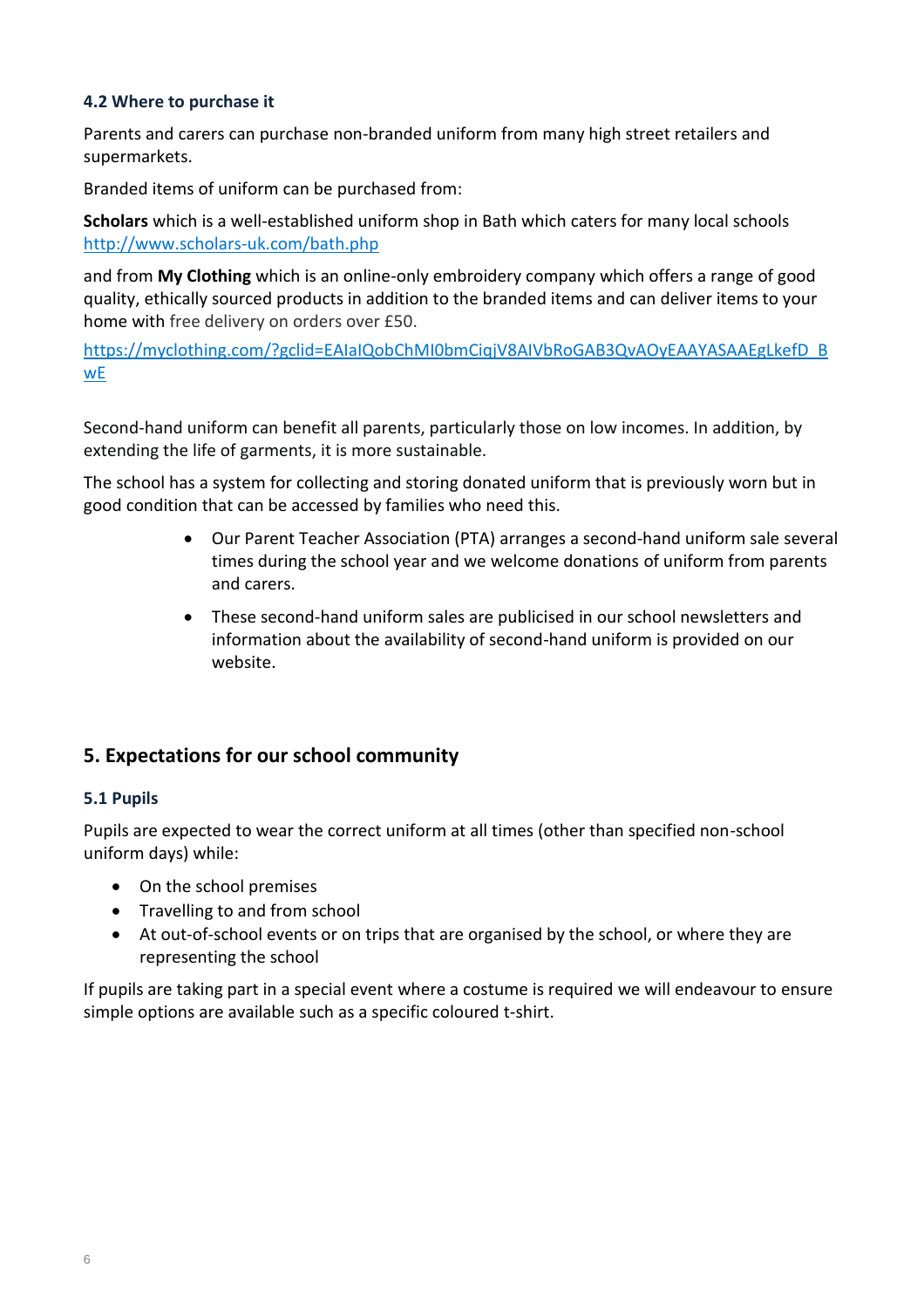#### **Pupil non-compliance**

Information on managing cases of pupil non-compliance is set out in the guidance on [school](https://www.gov.uk/government/publications/school-uniform)  [uniforms](https://www.gov.uk/government/publications/school-uniform)**.**

In cases where it is suspected that financial hardship has resulted in a pupil not complying with a school's published uniform policy, we will take a mindful and considerate approach to resolve the situation.

Pupils who arrive in school not in uniform are reminded to wear their uniform the next day. A letter will be sent home to parents/carer to inform them that we have loaned the pupil an item of school uniform. Persistent offenders will be dealt with individually by the Headteacher who will decide on any further action.

#### **5.2 Parents and carers**

Parents and carers are expected to make sure their child has the correct uniform and PE kit, and that every item is:

- Clean, presentable and the correct size
- Clearly labelled with the child's name

Parents and carers should ensure that their children come to school in uniform everyday unless there are special circumstances such as Outdoor Learning, Christmas events, school visits or charity fundraising days.

Parents are responsible for:

- Informing the Headteacher if their child requires a more relaxed uniform policy for a period of time, including why
- Providing their child(ren) with the correct school uniform as outlined in this policy

Parents are also expected to contact the Headteacher if they want to request an amendment to the uniform policy in relation to:

- Their child's protected characteristics
- The cost of the uniform

If there is a medical reason why an item of uniform cannot be worn, such as school shoes, this must be explained to the class teacher. A doctor's note must be brought to school by the pupil and the issue resolved as soon as possible.

Parents are expected to lodge any complaints or objections relating to the school uniform in a timely and reasonable manner.

Disputes about the cost of the school uniform will be:

- Resolved locally
- Dealt with in accordance with our school's **Complaints Policy**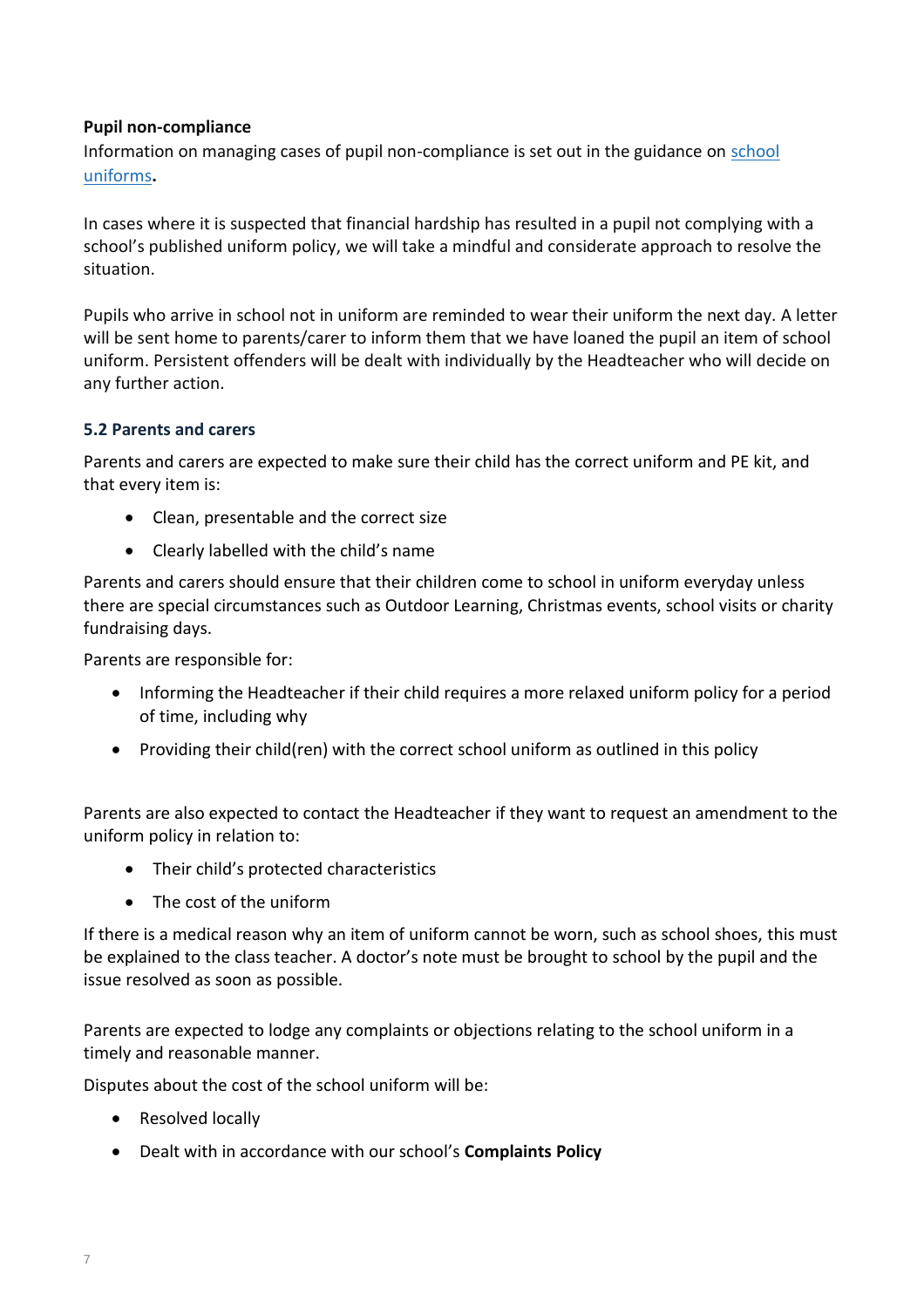The school will work closely with parents to arrive at a mutually acceptable outcome.

#### **5.3 Staff**

Staff will closely monitor pupils to make sure they are in correct uniform. They will give any pupils and families breaching the uniform policy the opportunity to comply, but will follow up with the Headteacher if the situation doesn't improve.

Staff are responsible for:

- Ensuring that pupils dress in accordance with this policy at all times
- Disciplining pupils who are in breach of this policy
- Ensuring that pupils understand why having a consistent and practical school uniform is important e.g. school identity

#### **5.4 Governors**

The Governing Body will review this policy and make sure that it:

- Is appropriate for our school's context
- Is implemented fairly across the school
- Takes into account the views of parents and pupils
- Offers a uniform that is appropriate, practical and safe for all pupils

The Governing Body must ensure that it :

- Established, in consultation with the Headteacher and school community, a practical and smart school uniform that accurately reflects the school's vision and values
- Ensures that equal opportunities are considered regarding the school's uniform and that no person is discriminated against
- Is adhered to and ensure that teachers understand this policy and what to do if a pupil is in breach of the policy
- Is receptive to any reasonable complaint from parents or carers concerning uniform, handling it respectfully, and should consider fully the issues they raise. Governors should aim to work with parents to arrive at a mutually acceptable outcome
- Follows the DFE guidelines and does not consider exclusion from the school where a pupil fails to comply with the school's rules on uniform
- Has a written contract in place with the supplier of branded items included within the school's Uniform Policy
- Ensure that if the school has in place a contract with a specific supplier, the supplier has an agreed procedure to deal with complaints about the supply and quality of uniforms
- Can demonstrate that they have obtained the best value for money from suppliers
- Passes on to parents any savings negotiated with suppliers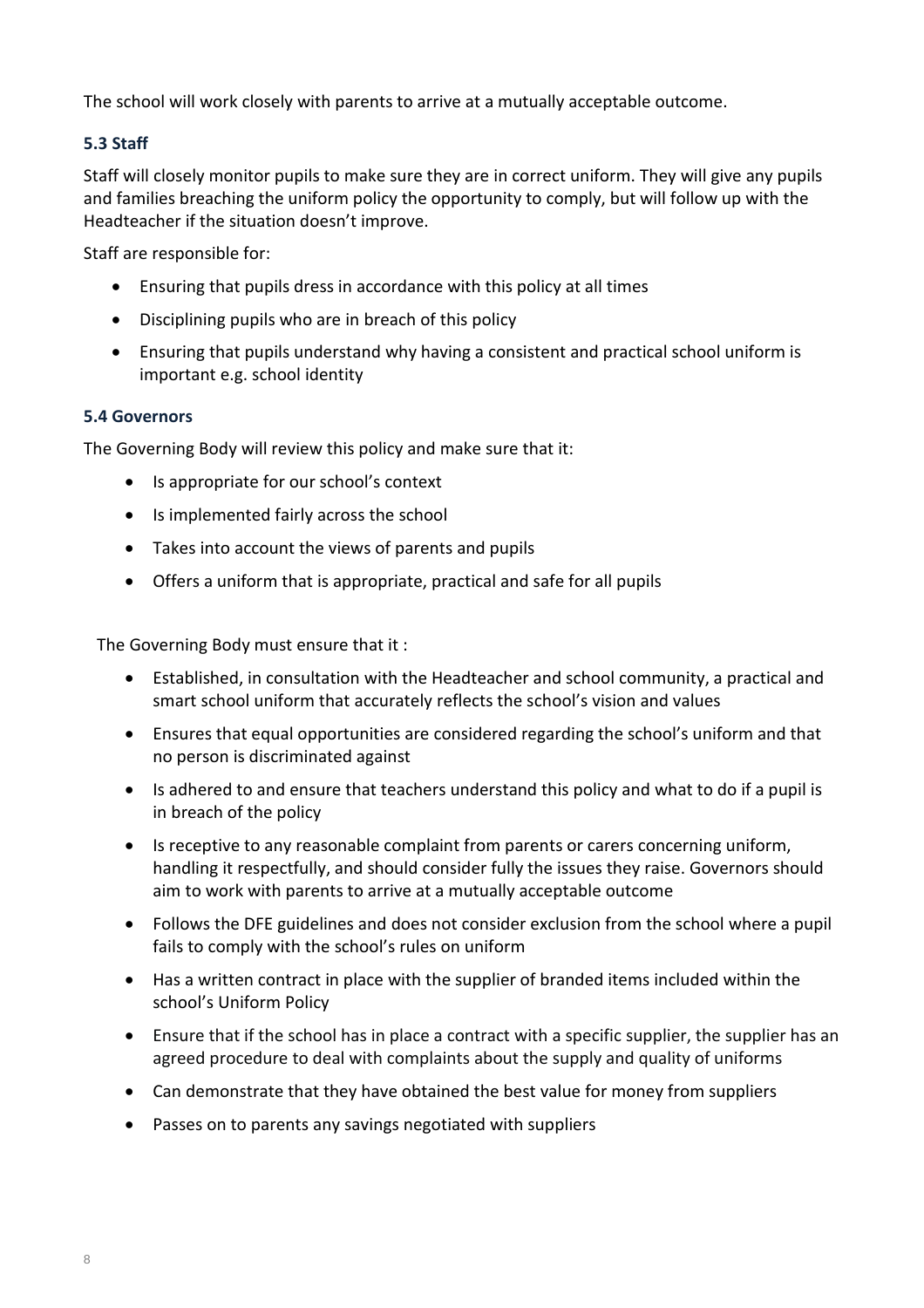The Governing Body will also make sure that the school's uniform supplier arrangements give the highest priority to cost and value for money, for example by avoiding single supplier contracts and by re-tendering contracts at least every 5 years.

#### <span id="page-8-0"></span>**6. Monitoring arrangements**

This policy will be reviewed every three years. At every review, it will be approved by the full governing board and the Headteacher.

This policy will be shared with parents on our school website.

#### <span id="page-8-1"></span>**7. Links to other policies**

This policy is linked to our:

- Behaviour policy
- Equality information and objectives statement
- Anti-bullying policy
- Complaints policy
- Supporting Pupils with Medical Conditions